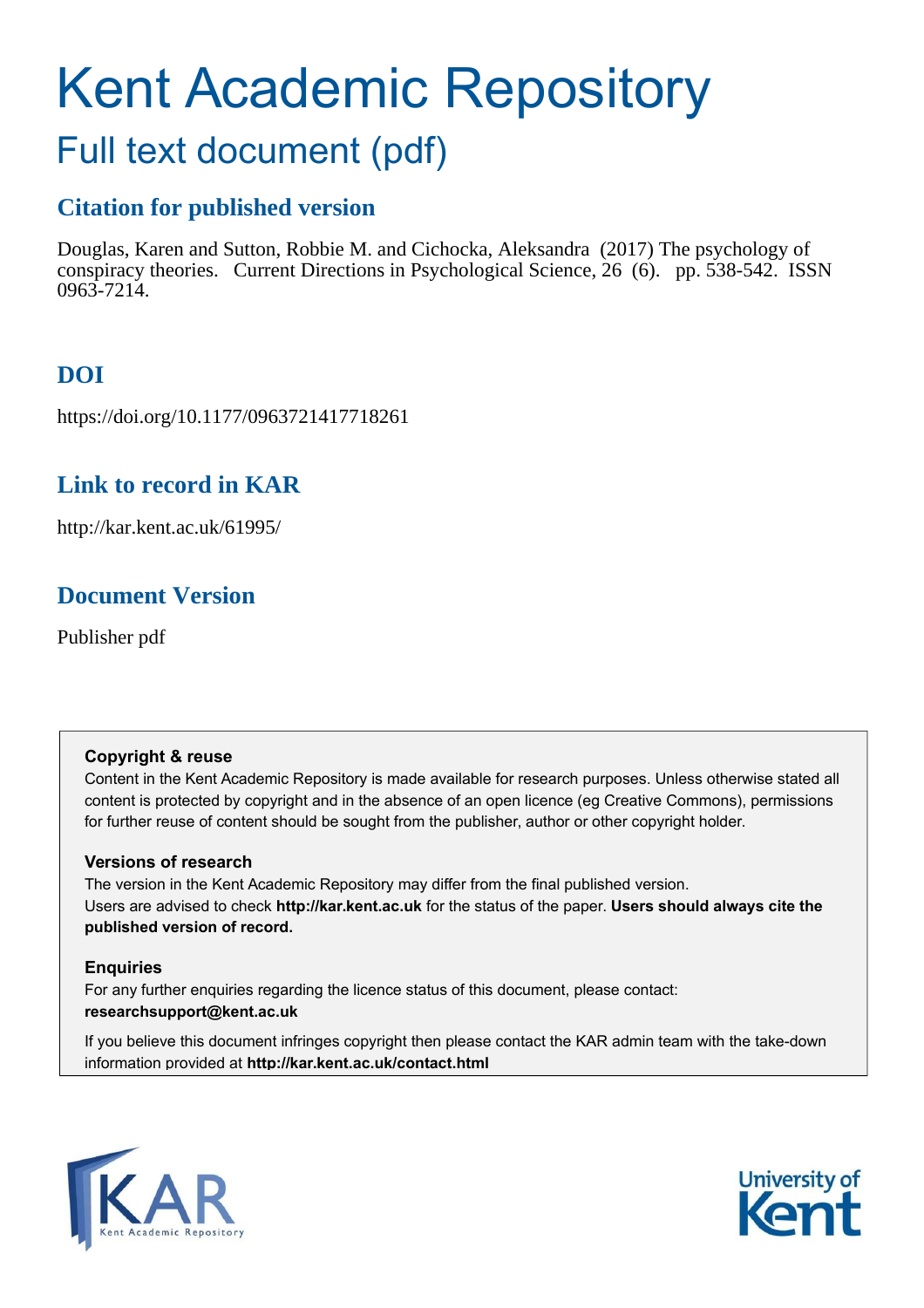

https://doi.org/10.1177/0963721417718261 DOI: 10.1177/0963721417718261

Current Directions in Psychological

2017, Vol. 26(6) 538-542 © The Author(s) 2017

 $\overline{0}$ 

**SSAGE** 

Reprints and permissions: [sagepub.com/journalsPermissions.nav](http://sagepub.com/journalsPermissions.nav) [www.psychologicalscience.org/CDPS](http://www.psychologicalscience.org/cdps)

Science

 $(c<sub>c</sub>)$ 

## The Psychology of Conspiracy Theories

Karen M. Douglas, Robbie M. Sutton, and Aleksandra Cichocka School of Psychology, University of Kent

#### Abstract

What psychological factors drive the popularity of *conspiracy theories*, which explain important events as secret plots by powerful and malevolent groups? What are the psychological consequences of adopting these theories? We review the current research and find that it answers the first of these questions more thoroughly than the second. Belief in conspiracy theories appears to be driven by motives that can be characterized as epistemic (understanding one's environment), existential (being safe and in control of one's environment), and social (maintaining a positive image of the self and the social group). However, little research has investigated the consequences of conspiracy belief, and to date, this research does not indicate that conspiracy belief fulfills people's motivations. Instead, for many people, conspiracy belief may be more appealing than satisfying. Further research is needed to determine for whom, and under what conditions, conspiracy theories may satisfy key psychological motives.

#### Keywords

conspiracy theories, conspiracy belief, motives, needs

Over a third of Americans believe that global warming is a hoax (Swift, 2013), and over half believe that Lee Harvey Oswald did not act alone in the assassination of John F. Kennedy (Jensen, 2013). These are examples of *conspiracy theories*—explanations for important events that involve secret plots by powerful and malevolent groups (e.g., Goertzel, 1994). In recent years, there has been growing interest in the psychological factors that drive the popularity of conspiracy theories, and in this article, we draw together and organize findings from this burgeoning research. This research suggests that people may be drawn to conspiracy theories when—compared with nonconspiracy explanations—they promise to satisfy important social psychological motives that can be characterized as epistemic (e.g., the desire for understanding, accuracy, and subjective certainty), existential (e.g., the desire for control and security), and social (e.g., the desire to maintain a positive image of the self or group). This taxonomy, derived from system-justification theory (Jost, Ledgerwood, & Hardin, 2008), serves as a useful heuristic to classify the motives associated with conspiracy belief. However, the comparatively scarce research examining the consequences of conspiracy theories does not indicate that they ultimately help people fulfill these motives.

#### Epistemic Motives

Finding causal explanations for events is a core part of building up a stable, accurate, and internally consistent understanding of the world (Heider, 1958). Specific epistemic motives that causal explanations may serve include slaking curiosity when information is unavailable, reducing uncertainty and bewilderment when available information is conflicting, finding meaning when events seem random, and defending beliefs from disconfirmation. Relevant to these motives, conspiracy theories have attributes that set them apart from other types of causal explanation. Albeit to varying degrees, they are speculative in that they posit actions that are hidden from public scrutiny, complex in that they postulate the coordination of multiple actors, and resistant to falsification in that they postulate that conspirators use stealth and disinformation to cover up their actions—implying that people who try to debunk conspiracy theories may, themselves, be part of the conspiracy (Lewandowsky et al., 2015).

#### Corresponding Author:

Karen M. Douglas, School of Psychology, University of Kent, Canterbury, CT2 7NP, United Kingdom E-mail: [k.douglas@kent.ac.uk](mailto:k.douglas@kent.ac.uk)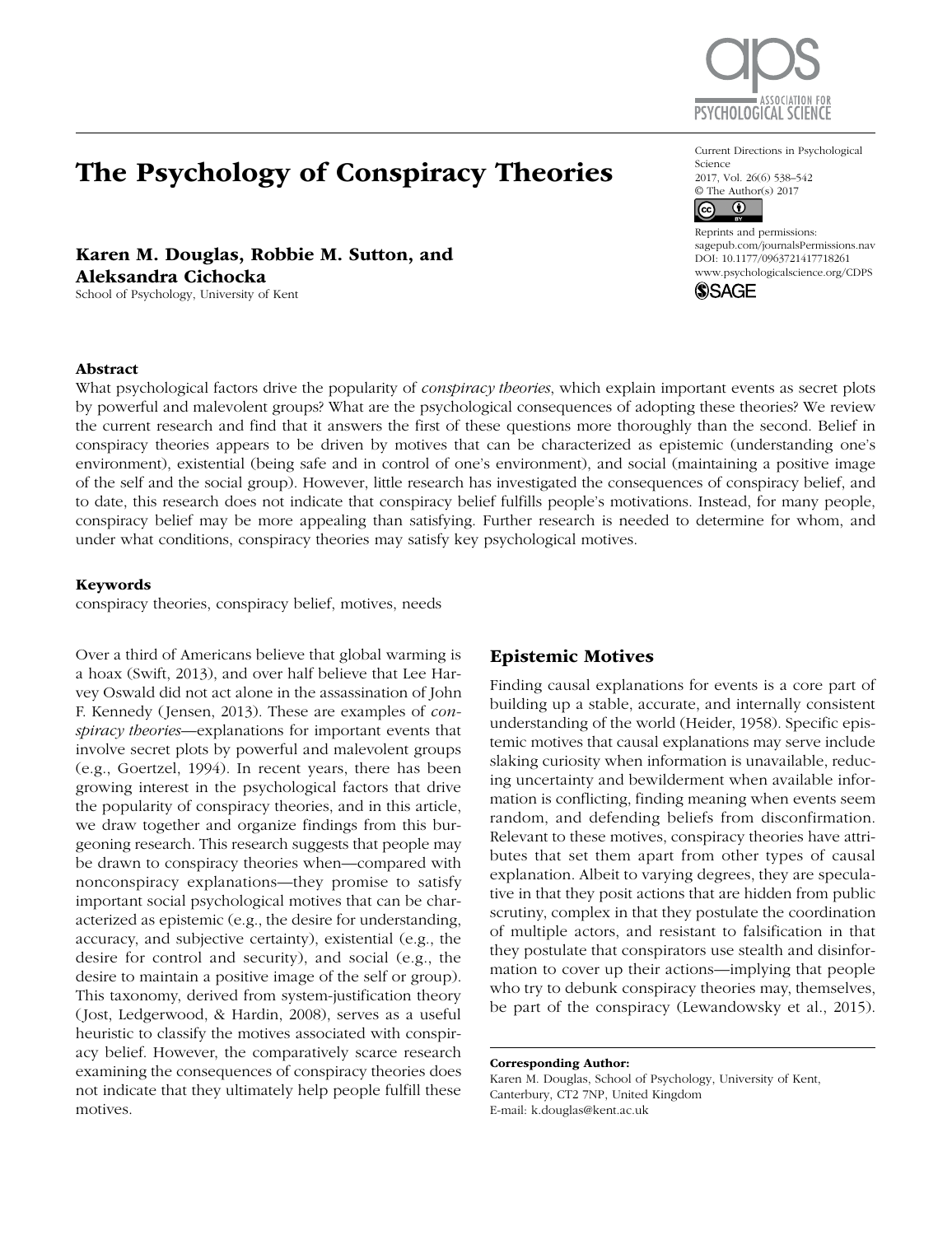A related property of conspiracy theories is that they can protect cherished beliefs (e.g., vaccination is harmful; climate change is not a serious concern) by casting overwhelmingly disconfirmatory evidence (e.g., scientific findings) as the product of a conspiracy (Lewandowsky, Oberauer, & Gignac, 2013).

In general, empirically warranted (vs. speculative), parsimonious (vs. complex), and falsifiable explanations are stronger according to normative standards of causal explanation (e.g., in science; see Grimes, 2016). However, conspiracy theories appear to provide broad, internally consistent explanations that allow people to preserve beliefs in the face of uncertainty and contradiction. In keeping with this analysis, research suggests that belief in conspiracy theories is stronger when the motivation to find patterns in the environment is experimentally heightened (Whitson & Galinsky, 2008). It is also stronger among people who habitually seek meaning and patterns in the environment, including believers in paranormal phenomena (e.g., Bruder, Haffke, Neave, Nouripanah, & Imhoff, 2013; but see Dieguez, Wagner-Egger, & Gauvrit, 2015). It also appears to be stronger when events are especially large in scale or significant and leave people dissatisfied with mundane, small-scale explanations (Leman & Cinnirella, 2013). Furthermore, the need for cognitive closure is associated with beliefs in salient conspiracy theories for events that lack clear official explanations (Marchlewska, Cichocka, & Kossowska, 2017). Also, research suggests that conspiracy belief is stronger when people experience distress as a result of feeling uncertain (van Prooijen & Jostmann, 2013).

Our analysis suggests that conspiracy theories may satisfy some epistemic motives at the expense of others—for example, by shielding beliefs from uncertainty while being less likely to be accurate. The epistemic drawbacks of conspiracy theories do not seem to be readily apparent to people who lack the ability or motivation to think critically and rationally. Conspiracy belief is correlated with lower levels of analytic thinking (Swami, Voracek, Stieger, Tran, & Furnham, 2014) and lower levels of education (Douglas, Sutton, Callan, Dawtry, & Harvey, 2016). It is also associated with the tendency to overestimate the likelihood of co-occurring events (Brotherton & French, 2014) and the tendency to perceive agency and intentionality where it does not exist (Douglas et al., 2016).

In light of their objective or normative limitations, how well do conspiracy theories satisfy the epistemic motives that draw people to them? Relatively little research has addressed this question, and it suggests that they may be more appealing than satisfying. On one hand, extreme and entrenched attitude positions are associated with conspiracy beliefs, suggesting that they may help people defend beliefs from disconfirmation (Uscinski, Klofstad, & Atkinson, 2016). In contrast, recent experiments indicate that presenting people with persuasive cases for conspiracy theories about vaccination (Jolley & Douglas, 2014a) and climate change (Jolley & Douglas, 2014b) increases their levels of uncertainty.

#### Existential Motives

As well as their purely epistemic purposes, causal explanations serve the need for people to feel safe and secure in their environment and to exert control over the environment as autonomous individuals and as members of collectives (Tetlock, 2002). Several early theories of conspiracy belief suggested that people turn to conspiracy theories for compensatory satisfaction when these needs are threatened. For example, people who lack instrumental control may be afforded some compensatory sense of control by conspiracy theories, because they offer them the opportunity to reject official narratives and feel that they possess an alternative account (Goertzel, 1994). Conspiracy theories may promise to make people feel safer as a form of cheater detection, in which dangerous and untrustworthy individuals are recognized and the threat they posed is reduced or neutralized (Bost & Prunier, 2013).

Research supports this account of the motivation behind conspiracy belief. Studies have shown that people are likely to turn to conspiracy theories when they are anxious (Grzesiak-Feldman, 2013) and feel powerless (Abalakina-Paap, Stephan, Craig, & Gregory, 1999). Other research indicates that conspiracy belief is strongly related to lack of sociopolitical control or lack of psychological empowerment (Bruder et al., 2013). Experiments have shown that compared with baseline conditions, conspiracy belief is heightened when people feel unable to control outcomes and is reduced when their sense of control is affirmed (van Prooijen & Acker, 2015).

Unfortunately, research conducted thus far does not indicate that conspiracy belief effectively satisfies this motivation. On the contrary, experimental exposure to conspiracy theories appears to immediately suppress people's sense of autonomy and control (Douglas & Leite, 2017; Jolley & Douglas, 2014a, 2014b). These same studies have also shown that it makes people less inclined to take actions that, in the long run, might boost their autonomy and control. Specifically, they are less inclined to commit to their organizations and to engage in mainstream political processes such as voting and party politics. Furthermore, exposure to conspiracy theories may subtly undermine people's autonomy in another way. Douglas and Sutton (2008) showed that people were effectively persuaded by proconspiracy material but were not aware that they had been persuaded and falsely recalled that their preexposure beliefs were identical to their new beliefs. Since conspiracy theories suggest that important outcomes are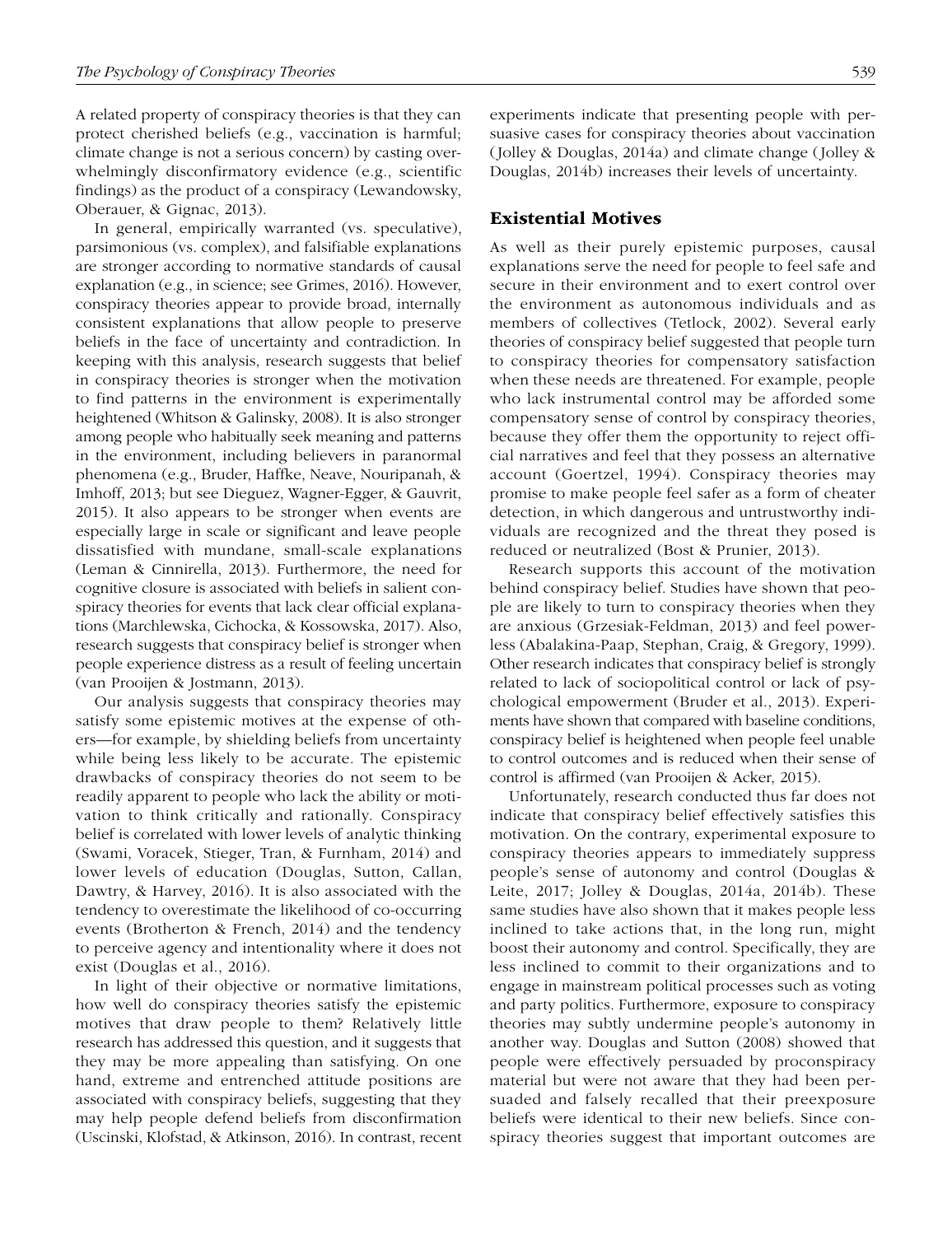in the hands of malevolent forces who possess and exercise powers beyond legitimate limits, it would not be surprising if further research suggests that their effect is often disempowering.

#### Social Motives

Causal explanations, conspiracy explanations included, are also informed by various social motivations, including the desire to belong and to maintain a positive image of the self and the in-group. Scholars have suggested that conspiracy theories valorize the self and the in-group by allowing blame for negative outcomes to be attributed to others. Thus, they may help to uphold the image of the self and the in-group as competent and moral but as sabotaged by powerful and unscrupulous others. If this is the case, we can expect conspiracy theories to be particularly appealing to people who find the positive image of their self or in-group to be threatened (Cichocka, Marchlewska, & Golec de Zavala, 2016).

Research generally supports this expectation. Experimental results suggest that experiences of ostracism cause people to believe in superstitions and conspiracy theories, apparently as part of an effort to make sense of their experience (Graeupner & Coman, 2017). Members of groups who have objectively low (vs. high) status because of their ethnicity (Crocker, Luhtanen, Broadnax, & Blaine, 1999) or income (Uscinski & Parent, 2014) are more likely to endorse conspiracy theories. People on the losing (vs. winning) side of political processes also appear more likely to believe conspiracy theories (Uscinski & Parent, 2014). Conspiracy belief has also been linked to prejudice against powerful groups (Imhoff & Bruder, 2014) and those perceived as enemies (Kofta & Sedek, 2005).

These findings suggest that conspiracy theories may be recruited defensively, to relieve the self or in-group from a sense of culpability for their disadvantaged position. In keeping with this defensive motivation, conspiracy belief is associated with narcissism—an inflated view of oneself that requires external validation and is linked to paranoid ideation (Cichocka, Marchlewska, & Golec de Zavala, 2016). Conspiracy belief is also predicted by *collective* narcissism—a belief in the in-group's greatness paired with a belief that other people do not appreciate it enough (Cichocka, Marchlewska, Golec de Zavala, & Olechowski, 2016). Groups who feel that they have been victimized are more likely to endorse conspiracy theories about powerful out-groups (Bilewicz, Winiewski, Kofta, & Wójcik, 2013).

Although people are clearly attracted to conspiracy theories when their social motivations are frustrated, it is not at all clear that adopting these theories is a fruitful way to fulfill these motivations. A feature of conspiracy theories is their negative, distrustful representation of other people and groups. Thus, it is plausible that they are not only a symptom but also a cause of the feelings of alienation and anomie—a feeling of personal unrest and lack of understanding of the social world—with which they are correlated (e.g., Abalakina-Paap et al., 1999). Experiments show that exposure to conspiracy theories decreases trust in governmental institutions, even if the conspiracy theories are unrelated to those institutions (Einstein & Glick, 2015). It also causes disenchantment with politicians and scientists (Jolley & Douglas, 2014a). So far, therefore, empirical research suggests that conspiracy theories serve to erode social capital and may, if anything, frustrate people's need to see themselves as valuable members of morally decent collectives.

#### Summary, Caveats, and Future Research

Research thus far has successfully articulated some of the motivations that, together with deficiencies in available information, cognitive ability, and motivation to think critically, may contribute to conspiracy belief. Although scholars have theorized about the consequences of conspiracy beliefs for their adherents and the community, relatively little empirical research has been done to explore them. Nevertheless, preliminary work suggests that despite the allure of conspiracy beliefs for people who have heightened epistemic, existential, and social motives, they may ultimately thwart those motives further. In this sense, conspiracy theories might be seen as an ironic or self-defeating manifestation of motivated social cognition. There are grounds to expect further research to corroborate this preliminary picture since, as we have seen, conspiracy theories have some attributes that do not lend themselves to the fulfillment of these motives—for example, they are generally speculative and contrarian, represent the public as ignorant and at the mercy of unaccountable powers, and impute highly antisocial and cynical motives to other individuals.

Nonetheless, there are also grounds to expect future research to show that conspiracy theories fulfill the needs of some people. The experimental research conducted thus far has sampled from populations (undergraduate students and survey panelists) that are not particularly disadvantaged or threatened and that generally do not endorse conspiracy theories. For these people, conspiracy theories are likely to be experienced as unsettling, destabilizing, and potentially alienating. However, these people are not whom scholars have had in mind when they have argued that conspiracy theories may sometimes be adaptive. They include groups and individuals who are already alienated from society and for whom conspiracy theories may offer some compensation. These include disempowered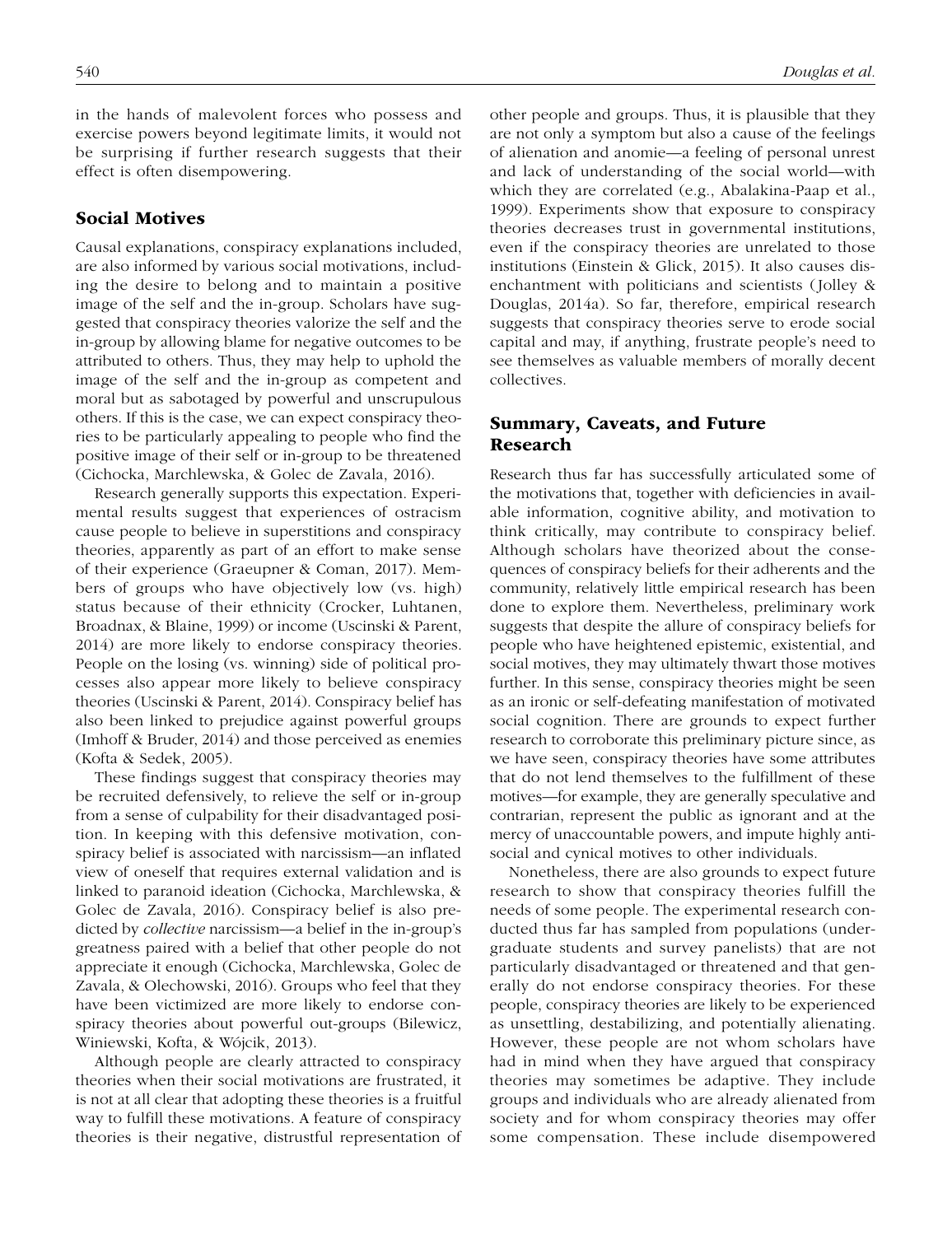groups who may use conspiracy theories to subvert dominance hierarchies by formulating their own understanding of realities (Sapountzis & Condor, 2013) and by fostering solidarity and collective action (Adams, O'Brien, & Nelson, 2006). In these communities, and indeed in online communities in which conspiracy theories represent normative or even official positions (e.g., the 9/11 Truth movement), conspiracy belief may offer an important source of belonging and shared reality. Furthermore, history has repeatedly shown that corporate and political elites do conspire against public interests. Conspiracy theories play an important role in bringing their misdeeds into the light.

To conduct fair tests of the utility of conspiracy belief, controlled longitudinal and experimental investigations of disadvantaged and threatened populations are needed. In particular, future research needs to examine individuals whose psychological needs are chronically or experimentally threatened and determine whether conspiracy belief moves them closer to or further away from the fulfillment of these needs. In one such design, Jolley, Douglas, and Sutton (2017) exposed people to threats to the legitimacy of their social system. They found that the deleterious effects of these threats on satisfaction with the status quo were eliminated when participants were also exposed to conspiracy theories. Conspiracy theories therefore appeared to buffer people from the effects of threats to the status quo.

#### Conclusion

We have reviewed the current literature on the psychological factors that appear to drive conspiracy belief. We conclude that conspiracy belief appears to stem to a large extent from epistemic, existential, and social motives. Research has yet to demonstrate that it effectively serves those motivations, and early indications are that it may often thwart them. It is possible, therefore, that conspiracy belief is a self-defeating form of motivated social cognition. However, important questions remain open, and more controlled research on the consequences of conspiracy beliefs is needed, particularly on the vulnerable and disadvantaged populations that have been identified as most likely to benefit from them. We hope that this review will serve as an organizing schema for future research on the psychology of conspiracy belief.

#### Recommended Reading

Bilewicz, M., Cichocka, A., & Soral, W. (Eds.). (2015). *The psychology of conspiracy*. New York, NY: Routledge. A comprehensive collection of empirical and review chapters by leading researchers on the psychology of conspiracy theories.

- Brotherton, R. (2015). *Suspicious minds: Why we believe conspiracy theories*. London, England: Bloomsbury. A book on the psychology of conspiracy theories that was written by an academic psychologist for a general audience.
- Goertzel, T. (1994). (See References). A classic in the conspiracy-theory literature.
- Sapountzis, A., & Condor, S. (2013). (See References). A sympathetic perspective on conspiracy theories and their value in constructing alternative accounts of reality.
- Uscinski, J. E., & Parent, J. M. (2014). (See References). A sustained and empirically informed analysis of conspiracy theories and politics.
- Wood, M., Douglas, K. M., & Sutton, R. M. (2012). Dead and alive: Beliefs in contradictory conspiracy theories. *Social Psychological & Personality Science*, *3*, 767–773. A highly cited recent article that has been influential in understanding the cognitive underpinnings of conspiracy belief.

#### Acknowledgments

We thank the editor and four reviewers for their helpful comments on this article.

#### Declaration of Conflicting Interests

The author(s) declared that there were no conflicts of interest with respect to the authorship or the publication of this article.

#### Funding

This work was funded by the Centre for Research and Evidence on Security Threats (Economic and Social Research Council Award ES/N009614/1).

#### References

- Abalakina-Paap, M., Stephan, W. G., Craig, T., & Gregory, L. (1999). Beliefs in conspiracies. *Political Psychology*, *20*, 637–647.
- Adams, G., O'Brien, L. T., & Nelson, J. C. (2006). Perceptions of racism in Hurricane Katrina: A liberation psychology analysis. *Analyses of Social Issues and Public Policy*, *6*, 215–235.
- Bilewicz, M., Winiewski, M., Kofta, M., & Wójcik, A. (2013). Harmful ideas: The structure and consequences of anti-Semitic beliefs in Poland. *Political Psychology*, *34*, 821–839.
- Bost, P. R., & Prunier, S. G. (2013). Rationality in conspiracy beliefs: The role of perceived motive. *Psychological Reports*, *113*, 118–128.
- Brotherton, R., & French, C. C. (2014). Belief in conspiracy theories and susceptibility to the conjunction fallacy. *Applied Cognitive Psychology*, *28*, 238–248.
- Bruder, M., Haffke, P., Neave, N., Nouripanah, N., & Imhoff, R. (2013). Measuring individual differences in generic beliefs in conspiracy theories across cultures: Conspiracy Mentality Questionnaire. *Frontiers in Psychology*, *4*, Article 225. doi:10.3389/fpsyg.2013.00225
- Cichocka, A., Marchlewska, M., & Golec de Zavala, A. (2016). Does self-love or self-hate predict conspiracy beliefs? Narcissism, self-esteem, and the endorsement of